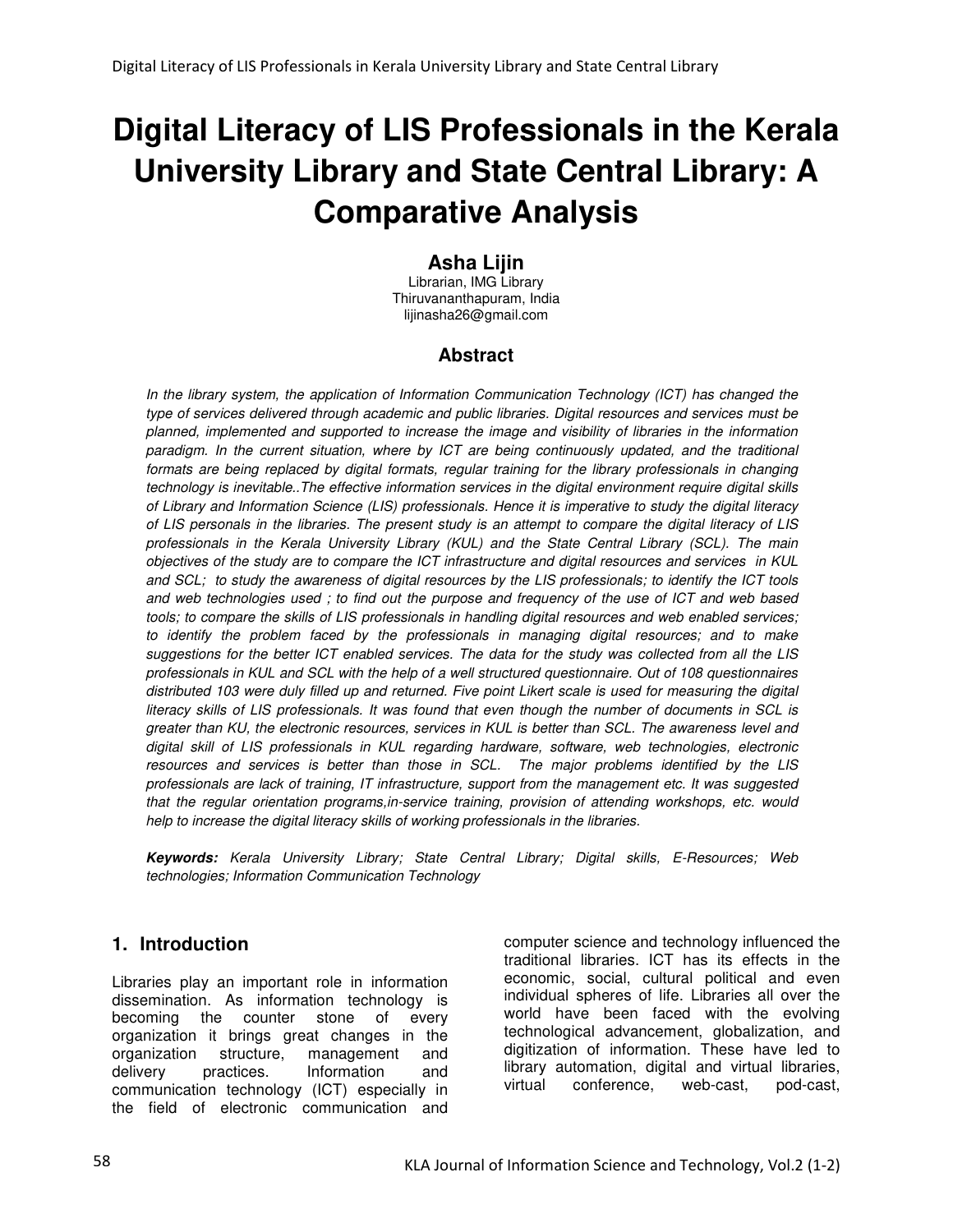community and online learning, Web 2.0 and Library 2.0 etc.

The concept of digital literacy, as the term is now generally used, was introduced by Paul Gilster, in his book of the same name (Gilster, 1997). He explained it quite generally, as an ability to understand and to use information from a variety of digital sources and regarded it simply as literacy in the digital age. Literacy on information and communication technology enables library professionals to identify, evaluate, organize and disseminate information as and when it is required for solving problems and making decisions, thereby meeting the specific information needs of their organization. Scope of Information Literacy ranges from alphabetical literacy, social, functional, information and now digital information literacy. Information literacy makes the individual understand many of the economic, legal, and social issues encompassing the use of information and makes them aware of access and usefulness of information ethically and legally.

In the changing environment the role of the professional librarian as handler and manager of information, need flexible, adaptable individuals who can manage change effectively. It is the responsibility of the teaching departments of Library and Information Science to develop the right personnel with basic competence to manage the libraries and information centres of varied scope and nature, ranging from small rural library to a well-established digital library.

## **2. Relevance of the Study**

The library and Information profession is rapidly changing with the advancement of technologies. As a result, libraries are facing new challenges; new expectations and a variety of information services. To achieve desirable services library professionals need to update their skills, techniques and knowledge with rapidly changing information technologies. In the library system, the application of ICT has changed the type of services delivered through academic and public libraries. In this digital era libraries require digital librarians. Digital services must be planned, implemented and supported.The effective information services in the digital environment require digital skills of LIS professionals. Hence

it is imperative to study the digital literacy of LIS personals in the libraries.

# **3. Objectives of the Study**

The specific objective of the study are:

- i. To compare the ICT infrastructure and digital resources in the Kerala University Library (KUL) and State Central Library (SCL).
- ii. To study the awareness of digital resources by the library and information professionals in the KUL and SCL
- iii. To identify the ICT tools and web technologies used by the library professionals for information storage, retrieval and dissemination.
- iv. To find out the purpose and frequency of the use of ICT and web based tools.
- v. To compare the skills of library and information professionals in handling digital resources and web enabled services
- vi. To identify the problem faced by the professionals in managing digital resources.
- vii. To make suggestions for the better performance of library professionals in ICT enabled services.

# **4. Data and Methodology**

The data collected from the LIS professionals working in the Kerala University Library and State Central Library, Thiruvananthapuram by using a structured questionnaire. Questionnaires were given to a total population of 108 Library professionals in KUL and SCL for eliciting information related to the study. Out of 108 questionnaires distributed 103 were duly filled up and returned. Five point Likert scale is used for measuring the digital literacy skills of LIS professionals. The collected data are tabulated and analysed by various statistical tools.

## **5. Review of Literature**

Mini Devi and Jubairiyath Beevi (2014) in a study found that the majority of the women library professionals are familiar with internet resources and the availability of latest digital information resources. They can use online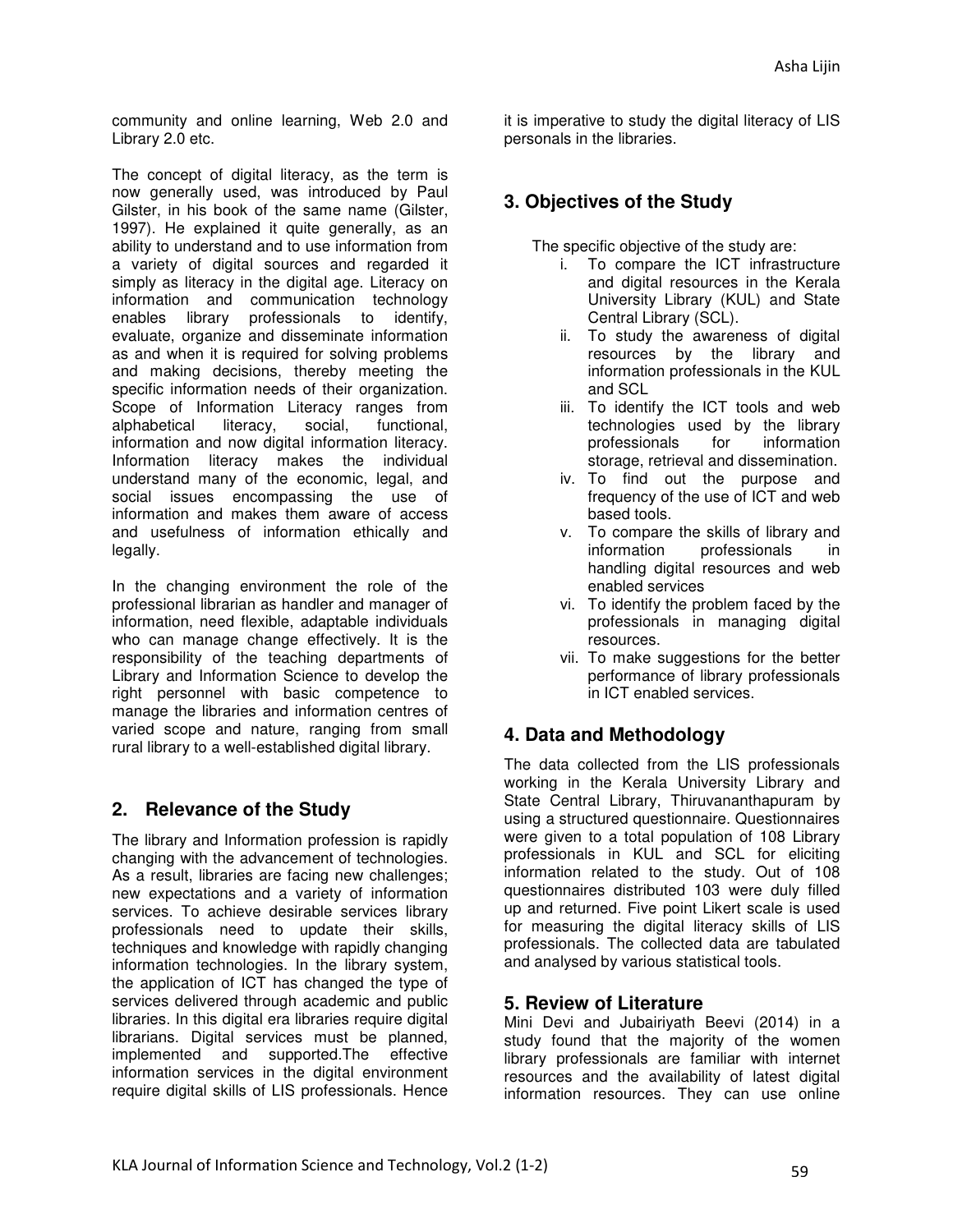resources such as online databases, digital libraries, open access e- journals, e-book, electronic theses and dissertations, institutional repositories and web portals more efficiently in their works. Illias (2015) explored the awareness of social media and the use of online news groups among LIS professionals and revealed that the majority of the LIS professionals use it for their professional development and promotion of their libraries. The application of social media in libraries helps the LIS professionals to re-shape the traditional ideas of library services. Bansode and Viswe (2015) conducted a study to access the ICT literacy among library professionals and to ascertain the need for training and orientation. It was found that majority library professionals are digital literate and have basicdigital skills to handle the library system and services. But most of the LIS professionals indicated the need of training and orientation in the use of digital library and institutional repository software, ICT based resources and services, library automation

software, ICT tools and communication and media technology. Prabhulla (2016) in a study revealed that the awareness of LIS professionals in ICT based applications, skills for managing electronic resources and other web based services are at a moderate level. The main problems identified by them are poor internet connectivity and lack of support from authority. Mohd Muzzammil (2017) explored that young professionals have more familiarity and efficiency in ICT related tasks and the Social Science departmental library professional are more ICT literate than others.

# **7. Data Analysis and Interpretation**

The analysis and interoperation of data collected through questionnaires are given below:

## **7.1 Response rate**

Out of 108 questionnaires distributed 103 LIS professionals responded and hence the response rate of 95.37%.

| <b>Institution</b> | Questionnaire<br>distributed | Questionnaire returned | Response rate% |
|--------------------|------------------------------|------------------------|----------------|
| SCL                | 45                           |                        | 91.1           |
| KUL                | 63                           | 62                     | 98.4           |
| Total              | 108                          | 103                    | 95.37          |

**7.2 Demographic and Social Characteristics of the Respondents** 

The demographic and social characteristics of the respondents is given in Table 2

| <b>Details</b>                  | <b>SCL</b> | <b>KUL</b>                                             | <b>Total</b> |  |  |  |  |  |  |
|---------------------------------|------------|--------------------------------------------------------|--------------|--|--|--|--|--|--|
| <b>Gender wise distribution</b> |            |                                                        |              |  |  |  |  |  |  |
| Male                            | 15 (36.6%) | 24 (38.7%)                                             | 39 (37.9%)   |  |  |  |  |  |  |
| Female                          | 26 (63.4%) | 38 (61.3%)                                             | 64 (62.1%)   |  |  |  |  |  |  |
|                                 |            | Age wise distribution                                  |              |  |  |  |  |  |  |
| $21 - 30$                       | 5(12.2%)   | 8(12.9%)                                               | 13(12.6%)    |  |  |  |  |  |  |
| $31 - 40$                       | 17 (41.5%) | 22(35.5%)                                              | 39(37.9%)    |  |  |  |  |  |  |
| 41-50                           | 17 (41.5%) | 18(29.0%)                                              | 35(34.0%)    |  |  |  |  |  |  |
| $51 - 60$                       | 2(4.8%)    | 14 (22.6%)                                             | 16(15.5%)    |  |  |  |  |  |  |
|                                 |            | <b>Professional Qualification of LIS professionals</b> |              |  |  |  |  |  |  |
| Ph.D                            |            | 2(6.2%)                                                | $2(1.9\%)$   |  |  |  |  |  |  |
| <b>MPhil</b>                    | $1(2.4\%)$ | 7(11.3%)                                               | 8(7.8%)      |  |  |  |  |  |  |
| <b>MLISc</b>                    | 3(7.3%)    | 16(25.8%)                                              | 19(18.4%)    |  |  |  |  |  |  |
| <b>BLISC</b>                    | 26(63.4%)  | 36(58.1%)                                              | 62(60.2%)    |  |  |  |  |  |  |

KLA Journal of Information Science and Technology, Vol.2 (1-2) 60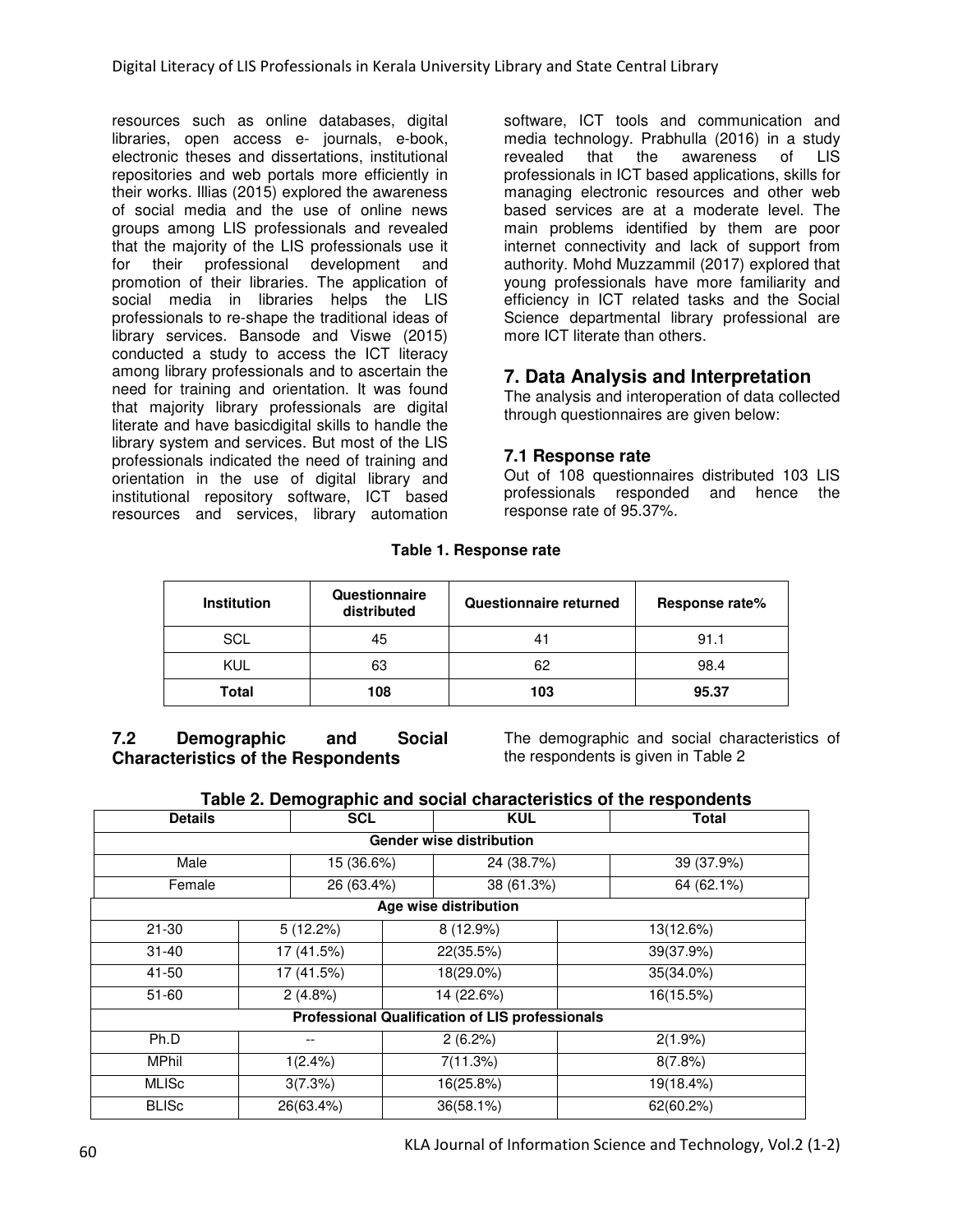| <b>CLISC</b>  | 4(9.8%)                                | 1(1.6%)   | 5(4.9%)      |  |  |  |  |  |  |
|---------------|----------------------------------------|-----------|--------------|--|--|--|--|--|--|
| Others        | 7(17.1%)                               | $0(0\%)$  | 7(6.8%)      |  |  |  |  |  |  |
|               | <b>Experience of LIS professionals</b> |           |              |  |  |  |  |  |  |
| Below 5 years | $9(22.0\%)$                            | 14(22.6%) | 23(22.3%)    |  |  |  |  |  |  |
| 6-10 years    | 14(34.1%)                              | 16(25.8%) | $30(29.1\%)$ |  |  |  |  |  |  |
| 11-15 years   | 12(29.3%)                              | 7(11.3%)  | 19(18.4%)    |  |  |  |  |  |  |
| 16-20 years   | 4(9.8%)                                | 9(14.5%)  | 13(12.6%)    |  |  |  |  |  |  |
| $21-25$ years | 2(4.9%)                                | 13(21.0%) | 15(14.7%)    |  |  |  |  |  |  |
| $26-30$ years | $0(0.0\%)$                             | 3(4.8%)   | 3(2.9%)      |  |  |  |  |  |  |
| Total         | 41(100.0%)                             | 62(100%)  | 103(100%)    |  |  |  |  |  |  |

KUL has 24 males (38.7%) and 38 females (61.3%) LIS professionals while SCL has 15males (36.6%) and 26 females (63.4%). The overall sex ratio of the LIS professionals under study is 1641females per 1000 males which is much greater than the female dominant sex ratio (1084) of Kerala (Census report 2011). Majority of the professionals are in the age group 30-50 years (71.9%). Only 12.6% of the professionals are below the age of 30 years and 15.5 % are above 50 years. The average age of professionals in SCL and KUL are 39.4 and 41.6 respectively. In KUL two professionals (6.2%) have PhD and seven (11.3%) have M.Phil in Library and Information Science while only one processionals in SCL has MPhil. In SCL 26 (63.4%) professionals possess only BLISc degree. The analysis shows that the professionals in KUL are more professionally qualified than those in SCL.Among the professionals 4.9 % havemore than 21 years of experience. But in KUL 25.8% professionals have more than 21 years of experience. Only 22 % of the professionals in both the libraries have less than 5 years of experience

#### **7.3 Awareness on various Digital resources/ Networking**

Following sections describe the awareness of library professionals in various digital resources such as E-journal consortium, databases, LIS networks and ETD's.

#### **7.3.1 E-journal consortium**

The majority of the professionals (79.4%) in SCL are not aware of E-ShodhSindhu, an E-journal

consortium of INFLIBNET. Only four professionals are extremely aware of this consortium. In KUL most of the professionals (81.4%) are moderately aware of E-Journal consortiums, 18 are extremely aware of E-ShodhSindhu.

#### **7.3.2 Web Discovery Tools**

The data analysis shows that 65.9 % of SCL professionals do not have any idea about Web Discovery tools but only 4.9 % are extremely aware about EBSCO discovery services. In KUL 35.5% are moderately aware, 16.1% are extremely aware and 12.9 % are somewhat aware on EBSCO discovery services.

#### **7.3.3 LIS networks**

Library and Information Science networks have more popularity in KUL. In KUL 29% and in SCL only 14.5 % professionals are extremely aware of LIS networks like NFLIBNET, DELNET etc. The level of awareness of LIS professionals of KUL about LIS networks is better than those in SCL.

#### **7.3.4 Electronic Theses and Dissertations (ETD's)**

Table 3 shows that majority of the professionals in SCL have no awareness about various electronic theses and dissertations. Only 19.5%of LIS professionals in SCL are extremely aware of E-books. KUL library professionals have significant knowledge in Shodhganga, Ebooks and E-newspapers etc.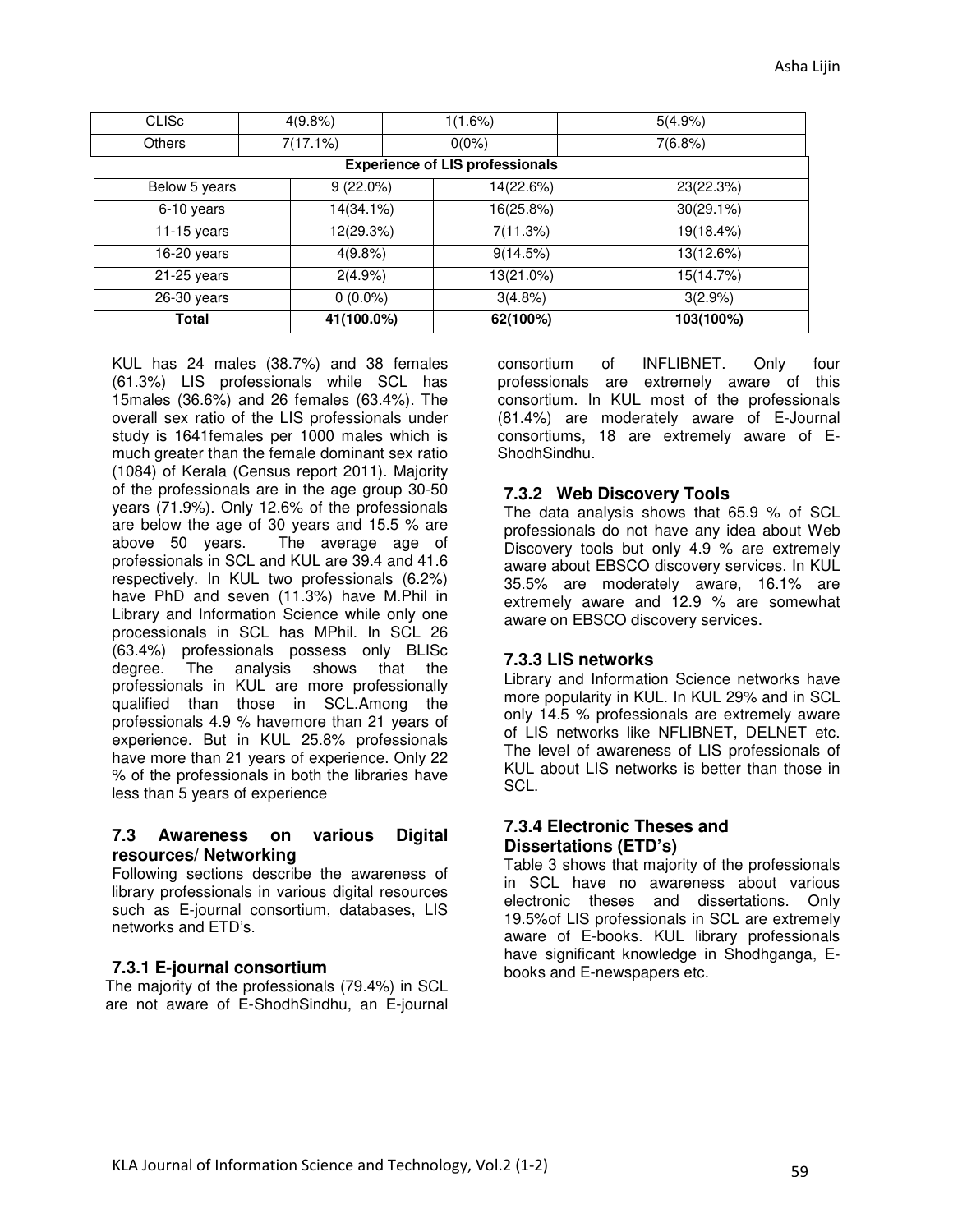| <b>E-Resources</b><br>and ETD's | SCL                |                                 |                   |                   |                        | <b>KUL</b> |                                  |                    |                    |                    |             |                   |
|---------------------------------|--------------------|---------------------------------|-------------------|-------------------|------------------------|------------|----------------------------------|--------------------|--------------------|--------------------|-------------|-------------------|
|                                 | <b>NA</b>          | <b>SA</b>                       | <b>SWA</b>        | MA                | EA                     | Total      | <b>NA</b>                        | <b>SA</b>          | <b>SWA</b>         | MA                 | EA          | Total             |
| Shodhganga                      | 26<br>63.4<br>$\%$ | 6<br>14.6<br>%                  | 4<br>9.8%         | 2<br>4.9%         | 3<br>7.3%              | 41<br>100% | 8<br>12.9<br>$\%$                | 6<br>9.7%          | 10<br>16.1<br>$\%$ | 16<br>25.8<br>%    | 22<br>35.5% | 62<br>100<br>$\%$ |
| Dyuthi                          | 27<br>65.9<br>$\%$ | 4<br>9.8%                       | 6<br>14.6<br>$\%$ | 2<br>4.9%         | $\overline{c}$<br>4.9% | 41<br>100% | 16<br>25.8<br>$\frac{1}{\alpha}$ | 11<br>17.7<br>$\%$ | 11<br>17.7<br>$\%$ | 15<br>24.2<br>$\%$ | 9<br>14.5%  | 62<br>100<br>$\%$ |
| <b>MGU Theses</b>               | 21<br>51.2<br>$\%$ | 5<br>12.2<br>$\%$               | 5<br>12.2<br>$\%$ | 6<br>14.6<br>$\%$ | 4<br>9.8%              | 41<br>100% | 16<br>25.8<br>$\%$               | 8<br>12.9<br>$\%$  | 12<br>19.4<br>$\%$ | 15<br>24.2<br>$\%$ | 11<br>17.7% | 62<br>100<br>$\%$ |
| Vidyanidhi                      | 29<br>70.7<br>$\%$ | 7<br>17.1<br>$\%$               | 3<br>7.3%         | 1<br>2.4%         | 2.4%                   | 41<br>100% | 14<br>22.6<br>$\%$               | 13<br>21.0<br>$\%$ | 12<br>19.4<br>$\%$ | 13<br>21.0<br>$\%$ | 10<br>16.1% | 62<br>100<br>$\%$ |
| E-Newspapers                    | 13<br>31.7<br>$\%$ | 6<br>14.6<br>$\frac{1}{\alpha}$ | 7<br>17.1<br>$\%$ | 8<br>19.5<br>$\%$ | 7<br>17.1<br>$\%$      | 41<br>100% | 8<br>12.9<br>$\%$                | 9<br>14.5<br>$\%$  | 7<br>11.3<br>$\%$  | 22<br>35.5<br>$\%$ | 16<br>25.85 | 62<br>100<br>$\%$ |
| E-Books                         | 10<br>24.4<br>$\%$ | 6<br>14.6<br>$\%$               | 8<br>19.5<br>$\%$ | 9<br>22.0<br>$\%$ | 8<br>19.5<br>$\%$      | 41<br>100% | 9<br>14.5<br>$\frac{1}{\alpha}$  | 7<br>11.3<br>$\%$  | 7<br>11.3<br>$\%$  | 25<br>40.3<br>$\%$ | 14<br>22.6% | 62<br>100<br>$\%$ |
| E-Zines                         | 32<br>78.0<br>$\%$ | 2.4%                            | 5<br>12.2<br>$\%$ | 2.4%              | $\overline{2}$<br>4.9% | 41<br>100% | 22<br>35.5<br>$\%$               | 16<br>25.8<br>$\%$ | 11<br>17.7<br>$\%$ | 9<br>14.5<br>$\%$  | 4<br>6.5%   | 62<br>100<br>$\%$ |

**Table 3. Awareness of Electronic Theses and Dissertations (ETD's)and E-resources** 

(NA-Not at all Aware; SA- Slightly Aware;SWA-Some What Aware; MA-Moderately Aware; EA-ExtremelyAware) The average score obtained about the awareness of various ETD's and common eresoirces in a five point scale given in Table 4 shows that the professionals in SCL are more aware about E-books (Mean 2.98, SD 1.47) and E-newspapers (Mean2.76, SD 1.47). They are moderately aware of MGU thesis (Mean 2.2, SD 1.45) and least awareness in Shodhganga, Dyuthi, and Vidyanidhi In KUL the mean score

for all the ETDS is greater than 2.5 indicates the professionals are well aware about these. Compared to other electronic resources e-Zines has a least mean score of 2.31 indicates the professionals have less aware of E-Zines. The awareness level of professionals on these repositories is significantly different in both the libraries.

#### **Table 4. Score Table about the awareness of ETD's and Common E-Resources**

| <b>E-Resources and ETD's</b> | <b>SCL</b> |           |      | <b>KUL</b> |
|------------------------------|------------|-----------|------|------------|
|                              | Mean       | <b>SD</b> | Mean | <b>SD</b>  |
| Shodhganga                   | 1.78       | 1.26      | 3.61 | 1.40       |
| Dyuthi                       | 1.73       | 1.18      | 2.84 | 1.42       |
| <b>MGU Theses</b>            | 2.20       | 1.45      | 2.95 | 1.50       |
| Vidyanidhi                   | 1.49       | 0.93      | 2.87 | 1.37       |
| E-Newspapers                 | 2.76       | 1.51      | 3.47 | 1.30       |
| E-Books                      | 2.98       | 1.47      | 3.45 | 1.41       |
| E-Zines                      | 1.54       | 1.12      | 2.31 | 1.34       |
| Average                      | 2.07       | 1.27      | 3.07 | 1.39       |

#### **7.3.5 Level of awareness of computer applications**

As per Table 5, the professionals of SCL are well aware about operating systems like

Windows (mean 3.98, SD0.96) and Linux (Mean 2.95 and SD 1.32) and they have very less awareness about web page design, creating metadata, system administration and design and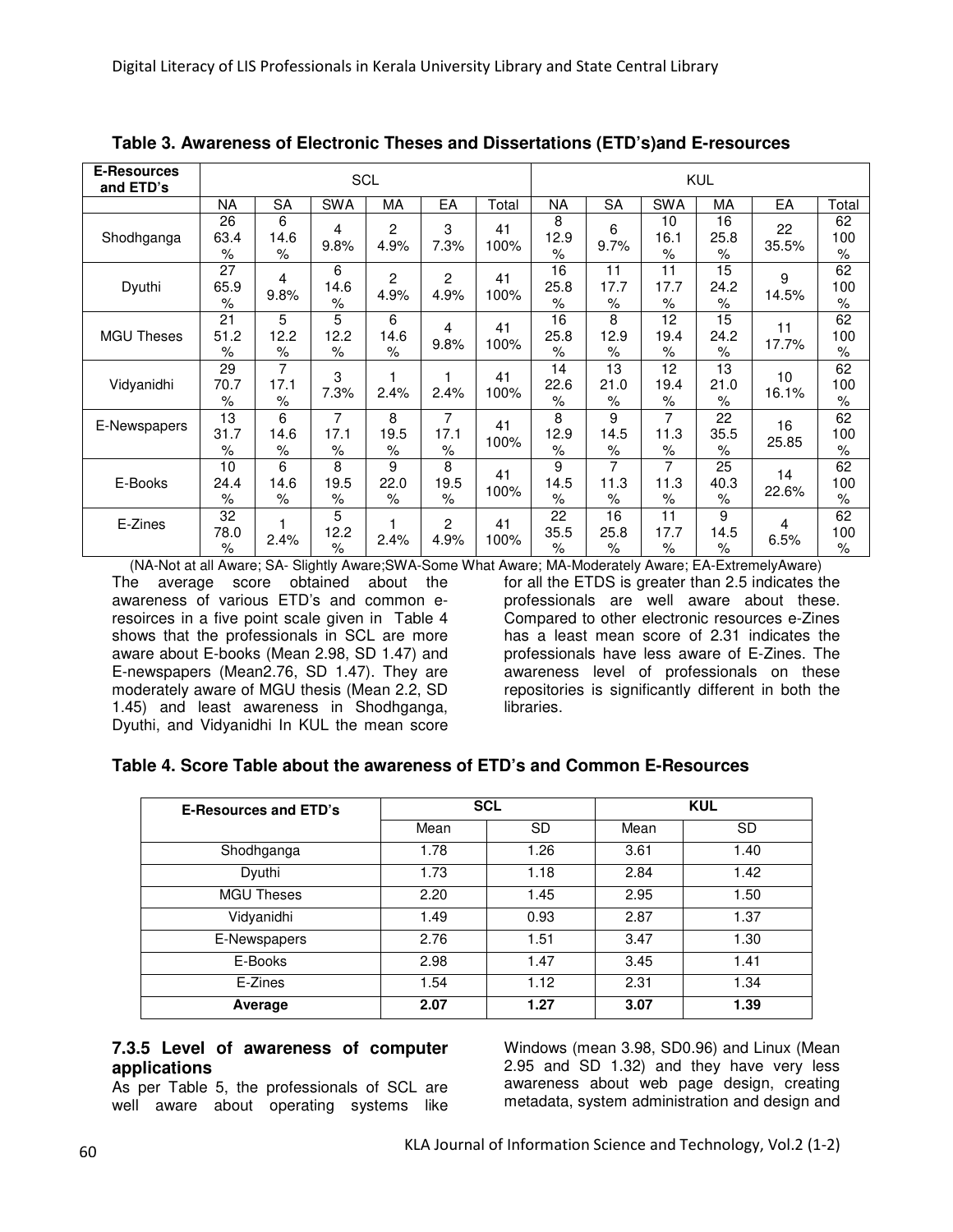programming languages. In KUL the LIS professionals (41.9%) are extremely aware about the operating system windows (mean 4.06, SD 1.11) and management of e-resources (Mean 3.16, SD 1.24). Most of the professionals are moderately aware about other computer applications like metadata creation, web page design and installation of software with a mean

score slightly less than 2.5. It is also found that in KUL and SCL the mean score about the awareness of library professionals on various computer applications is significantly different except in SCL on system administration and management (SD=0.89) and Windows operating system  $(SD = 0.96)$ .

| <b>Application/ Services</b>            |      | <b>SCL</b> | <b>KUL</b> |           |
|-----------------------------------------|------|------------|------------|-----------|
|                                         | Mean | SD.        | Mean       | <b>SD</b> |
| <b>Operating System Windows</b>         | 3.98 | 0.96       | 4.06       | 1.11      |
| <b>Operating System Linux</b>           | 2.95 | 1.32       | 3.10       | 1.24      |
| Manage electronic resources             | 2.39 | 1.43       | 3.16       | 1.23      |
| Web page design                         | 1.73 | 1.14       | 2.29       | 1.06      |
| Create metadata/tag                     | 1.73 | 1.18       | 2.35       | 1.27      |
| Computer hardware                       | 2.22 | 1.42       | 2.37       | 1.19      |
| Installation and customization          | 1.76 | 1.11       | 2.50       | 1.10      |
| System Administration and maintenance   | 1.37 | 0.89       | 2.13       | 1.15      |
| Programming Languages                   | 1.59 | 1.02       | 2.03       | 1.02      |
| Development of Institutional repository | 1.63 | 1.02       | 2.29       | 1.22      |

#### **Table 5. Score table of awareness level of computer applications**

#### **7.3.6 Familiarity in the use of ICT tools and Web technologies**

The professionals in SCL they are moderately familiar in using CD/DVD writing, Laser printing, digital cameras, Image scanner, Barcode scanner, and wifi. Most of them are extremely familiar with RFID technology and e-book reader. In the case of KUL, the LIS professionals

are extremely familiar with the technologies such as CD/DVD writing, laser printing, image scanning, and barcode scanning. Some of them are moderately familiar in using the technologies like computer networking, digital cameras, and memory stick.

#### **Table 6.Score Table of Familiarity in the use of ICT tools and Web technologies**

|                                | <b>SCL</b> |           | <b>KUL</b> |      |  |
|--------------------------------|------------|-----------|------------|------|--|
| ICT tools and web technologies | Mean       | <b>SD</b> | Mean       | SD.  |  |
| CD/DVD writing                 | 3.54       | 1.47      | 3.87       | 1.29 |  |
| Laser Printer                  | 3.39       | 1.43      | 3.42       | 1.55 |  |
| <b>Computer Networking</b>     | 3.05       | 1.53      | 3.40       | 1.35 |  |
| Digital camera                 | 2.95       | 1.40      | 3.31       | 1.47 |  |
| Memory Stick(USB)              | 2.90       | 1.55      | 3.15       | 1.51 |  |
| Webcam                         | 2.59       | 1.56      | 3.11       | 1.45 |  |
| LCD /Multimedia                | 2.76       | 1.53      | 3.19       | 1.35 |  |
| <b>RFID Technology</b>         | 3.95       | 1.28      | 3.10       | 1.41 |  |
| Image scanner                  | 3.68       | 1.19      | 3.35       | 1.46 |  |
| Barcode Scanner                | 3.88       | 1.23      | 3.77       | 1.26 |  |
| E-book Reader                  | 3.07       | 1.44      | 3.15       | 1.45 |  |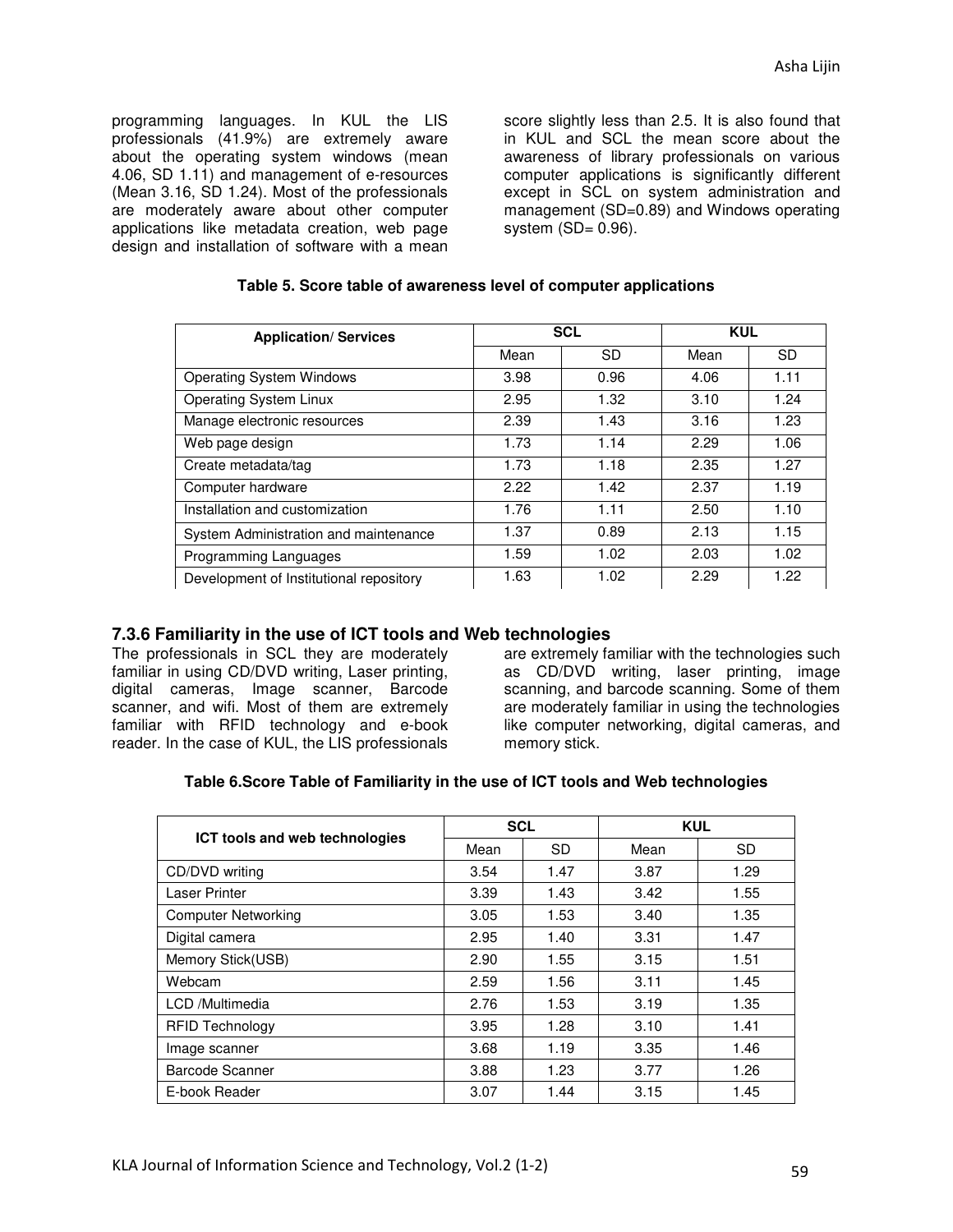| Wifi | 44<br>∪.⊤¬ | $\sqrt{2}$<br>⊤ט | r c<br>~<br>∪.∪∪ | つに<br>س<br>$\cdot$ |
|------|------------|------------------|------------------|--------------------|

From Table 6 it is seen that the mean score of CD/DVD writing (3.54), laser printer(3.39), computer networking(3.05), RFID technology(3.95),image scanner(3.68), Barcode scanner(3.88), E-book reader(3.07) and wifi (3.44) in SCL shows that the professionals have a high degree of familiarity in ICT tools and web technologies. In KUL the professionals are also have high degree of familiarity in all the ICT tools and web technologies. The awareness level of LIS professionals in KUL is higher than the professionals in SCL except in RFID, image scanner and Barcode scanner.

## **7.3.7 Awareness of Library Software packages**

Though SCL is using the Libsys software, a few professionals are extremely aware about other softwares such as Winisis, Libsoft, Koha, and e-Granthalaya. But 56.1% does not know about Openbiblio, Evergreen. Mandarin. In KUL 53.2% are extremely aware of Libsys and 32.3% are moderately aware of Koha.

From Table 7 it is clear that the professionals of SCL have high degree of awareness only in Koha(3.41) and Libsys(4.49). The mean score of Libsoft (2.49) and e-granthalaya (2.44) is slightly less than 2.5 indicate that the professionals have moderate awareness about these softwares. In the case of KUL, the professionals have low level of awareness in NEWGENLIB (2.05), Openbiblio (1.84), Evergreen (1.94) and It is also found that the awareness level of library professionals in KUL on library software is significantly different. But in SCL there is no significant difference in the level of awareness onNewgenlib (0.95), Openbiblio (0.86), Evergreen (0.80), and Mandarin (0.81).

#### **Table 7. Score table of Awareness of Library Software packages**

|                         |      | <b>SCL</b> | <b>KUL</b> |           |  |
|-------------------------|------|------------|------------|-----------|--|
| <b>Library Software</b> | Mean | <b>SD</b>  | Mean       | <b>SD</b> |  |
| Winisis                 | 2.05 | 1.26       | 2.74       | 1.25      |  |
| Libsoft                 | 2.49 | 1.25       | 3.23       | 1.34      |  |
| Soul                    | 2.07 | 1.19       | 3.10       | 1.21      |  |
| Newgenlib               | 1.73 | 0.95       | 2.05       | 1.25      |  |
| Koha                    | 3.41 | 1.34       | 3.40       | 1.22      |  |
| E-Granthalaya           | 2.44 | 1.48       | 2.76       | 1.40      |  |
| Openbiblio              | 1.63 | 0.86       | 1.84       | 1.10      |  |
| Evergreen               | 1.61 | 0.80       | 1.94       | 1.11      |  |
| Mandarin                | 1.44 | 0.81       | 1.79       | 1.04      |  |
| Libsys                  | 4.49 | 1.12       | 4.23       | 1.01      |  |

#### **7.3.8 Awareness of Digital Library Software**

In the case of digital library software the professionals of SCL are not aware of Fedora and E-prints. Only 9.8% is somewhat aware of

Greenstone and 29.3% are slightly aware of DSpace. In KUL 14.5% are extremely aware of DSpace and 8.1% are extremely aware of Greenstone. Here also majority are not aware of fedora and E-prints.

|                                 | <b>SCL</b> |      | KUL  |      |  |
|---------------------------------|------------|------|------|------|--|
| <b>Digital Library Software</b> | Mean       | SD   | Mean | SD   |  |
| Fedora                          | 1.23       | 0.42 | l.85 | .07  |  |
| E-prints                        | .54        | 0.87 | 2.03 | 1.13 |  |
| <b>DSpace</b>                   | .76        | .04  | 2.89 | .84  |  |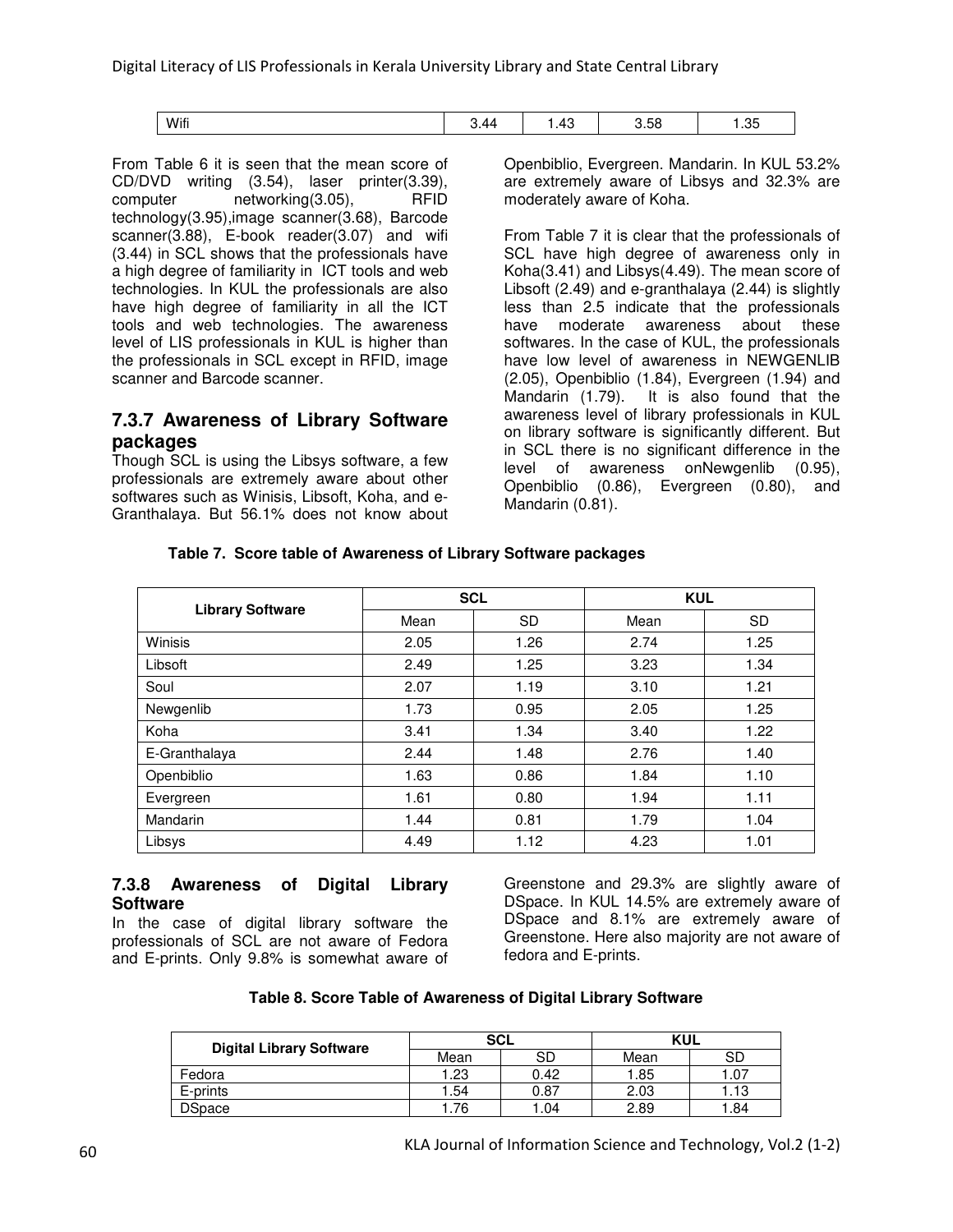| ------<br>$\sim$ | -- |     | oc                                  |                    |
|------------------|----|-----|-------------------------------------|--------------------|
| nstone           | .  | .06 | $\overline{\phantom{a}}$<br><u></u> | ے<br>$\sim$ $\sim$ |

From Table 8 it is clear that the degree of awareness of SCL professionals is very poor. In the case of KUL the mean score of DSpace (2.89) reveals that they have high degree of awareness. It is also found that in KUL and SCL the awareness level of library professionals on various digital library software is significantly different.

#### **7.4 Use of software and web based services**

A small percent of LIS professionals are never used web based tools. In the case of SCL most of the professionals are often using word processing software, spread sheet software, email. 25(61.0%) professionals have never used Social Bookmarking/ Aggregating software. In KUL 18% professionals are always using word processing software, 45% are using E mail/instant messaging/chat.

| Web tools/services                                           |      | <b>SCL</b>   | <b>KUL</b> |           |  |
|--------------------------------------------------------------|------|--------------|------------|-----------|--|
|                                                              | Mean | <b>SD</b>    | Mean       | <b>SD</b> |  |
| Word processing software                                     | 3.54 | 1.10         | 3.40       | 1.36      |  |
| Spread sheet software                                        | 3.22 | 1.31         | 3.03       | 1.41      |  |
| Blogging (Twitter, Weblogs)                                  | 2.05 | 1.18         | 2.76       | 1.31      |  |
| Audio/video sharing/ webcasting (Flickr,<br>Skype, You tube) | 2.24 | 1.26         | 3.00       | 1.28      |  |
| Email/instant Messaging/Chat                                 | 3.05 | 1.40         | 4.02       | 1.14      |  |
| Discussion groups (Google/Yahoo) groups)                     | 2.07 | 2.82<br>1.42 |            | 1.41      |  |
| Listservs (LISFORUM, NMLIS)                                  | 1.73 | 1.05         | 2.19       | 1.19      |  |
| <b>RSS</b> feeds                                             | 1.88 | 1.14         | 2.44       | 1.28      |  |
| Wikis (Wikipaedia, LIS wiki)                                 | 2.34 | 1.22         | 2.95       | 1.34      |  |
| Social Bookmarking/Aggregating<br>(Delicious, Friend feed)   | 1.78 | 1.24         | 2.34       | 1.16      |  |
| Social Networking facebook, twitter)                         | 2.85 | 1.35         | 3.47       | 1.38      |  |
| Content Management systems (Drupal,<br>Joomla)               | 1.49 | 0.98         | 2.03       | 1.10      |  |
| Reference Management tools (Mendeley,<br>Zotero)             | 1.29 | 0.84         | 1.92       | 1.01      |  |

#### **Table 9. Score table of use of web tools and services**

In Table 9 the mean score of software like word processing (3.54), spread sheet (3.22), the internet services like Email and chatting (3.05) and Social Networking (2.85) shows that the LIS professionals in SCL have a high degree of usage of web tools and services. Rest of the<br>services is moderately used by the used by the professionals. The professionals in KUL have a high degree of usage in word processing, spread sheet, blogging, audio/video sharing (3.00), email and messaging (4.02) and content management systems. In KUL usage of content management software is poor. It is also found

that the usage of web tools and services by the professionals in KUL and SCL are significantly different.

#### **7.5 Purpose of using various Web Services**

Table 10 depicts the purpose of using various web services. In both the libraries, the professionals are using the e mail service for both personal and professional. They are using social networking sites only for their personal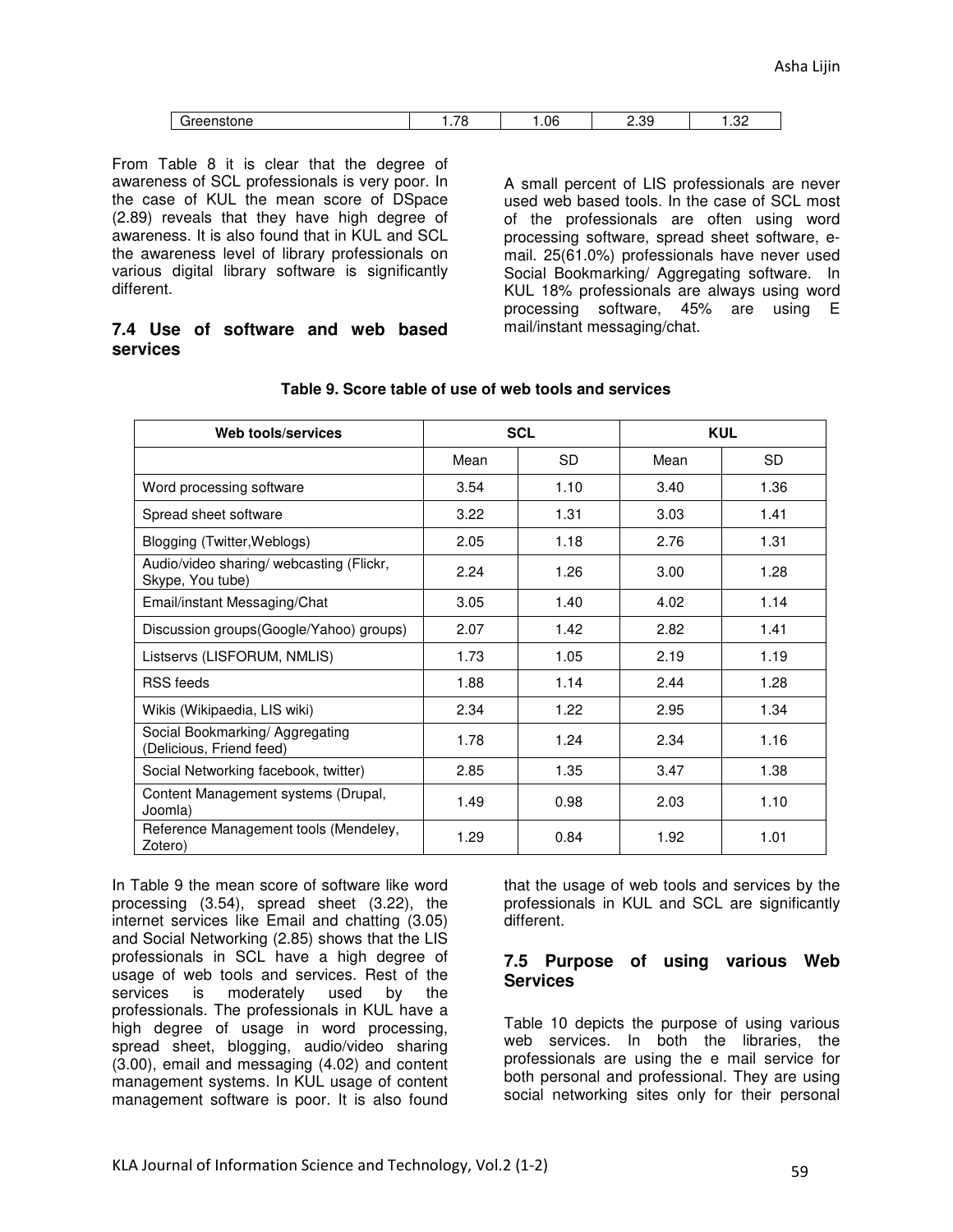purpose. In SCL e-learning and web page creation software and audio- video sharing websites are using for their personal purpose.

| Web<br>Technologies                             | <b>SCL</b>            |              |              |                        |                  | <b>KUL</b>   |                             |              |                     |                                  |             |                   |
|-------------------------------------------------|-----------------------|--------------|--------------|------------------------|------------------|--------------|-----------------------------|--------------|---------------------|----------------------------------|-------------|-------------------|
|                                                 | Profe-<br>ssion<br>al | <b>Study</b> | Perso<br>nal | Prof.<br>&Per<br>sonal | Oth<br>ers       | <b>Total</b> | <b>Prof</b><br>essi<br>onal | <b>Study</b> | <b>Pers</b><br>onal | Prof.<br>&Pe<br>rson<br>al       | Other<br>s  | Tota              |
| E-mail                                          | 2.4%                  | 5<br>12.2%   | 14<br>34.1%  | 20<br>48.8<br>$\%$     | 2.4<br>$\%$      | 41<br>100%   | 4<br>6.5<br>$\%$            | 0<br>0.0%    | 9<br>14.5<br>$\%$   | 46<br>74.2<br>%                  | 3<br>4.8%   | 62<br>100<br>$\%$ |
| Social<br><b>Networking Sites</b>               | 2.4%                  | 3<br>7.3%    | 26<br>63.4%  | 11<br>26.8<br>%        | 0<br>0.0<br>$\%$ | 41<br>100%   | 0<br>0.0<br>$\%$            | 3<br>4.8%    | 24<br>38.7<br>%     | 28<br>45.2<br>%                  | 7<br>11.3%  | 62<br>100<br>%    |
| E-learning and<br>web page<br>creation software | 3<br>7.3%             | 11<br>26.8%  | 16<br>39.0%  | 8<br>19.5<br>$\%$      | 3<br>7.3<br>$\%$ | 41<br>100%   | 6<br>9.7<br>$\%$            | 13<br>21.0%  | 10<br>16.1<br>$\%$  | 23<br>37.1<br>$\frac{1}{\alpha}$ | 10<br>16.1% | 62<br>100<br>%    |
| Audio-Video<br><b>Sharing Websites</b>          | 2.4%                  | 3<br>7.3%    | 27<br>65.9%  | 6<br>14.6<br>$\%$      | 4<br>9.8<br>$\%$ | 41<br>100%   | 3<br>4.8<br>$\%$            | 6<br>9.7%    | 20<br>32.3<br>$\%$  | 23<br>37.1<br>%                  | 10<br>16.1% | 62<br>100<br>%    |

#### **Table 10. Purpose of using various Web Services**

#### **7.6 Opinion regarding the application of ICT in library**

Most of the professionals inSCL agree with the opinion that ICT provides quick access to current data and it has increased job satisfaction. 28(68.3%) disagree that ICT disturbs routine work of the library. In KUL most of the professionals (50.0%) strongly agree that ICT provides quick access and they also agree that it increased job satisfaction. Most professionals have positive attitude towards ICT applications.

#### **7.7 Problems faced by the library professionals**

From the survey it is identified that there were many problems faced by the professionals in using ICT. Table 11 shows that 75.6% of professionals in SCL and 88.7% in KUL opined that there is inadequate training in ICT application, Majority (68.8%)of the LIS professionals in KULreported that there are lack of support from authorities for implementing innovative technologies in the library and 62.9% has the opinion that there is lack of co-ordination among the staff also.

| <b>Problems</b>                                                                     | No of respondents |      |     |      |  |  |
|-------------------------------------------------------------------------------------|-------------------|------|-----|------|--|--|
|                                                                                     | SCL               | $\%$ | KUL | %    |  |  |
| Inadequate Training in ICT applications                                             | 31                | 75.6 | 55  | 88.7 |  |  |
| Lack of interest on the part of users                                               | 17                | 41.4 | 29  | 46.7 |  |  |
| Fear of ICT applications                                                            | 17                | 41.4 | 23  | 37.1 |  |  |
| Lack of co-ordination among library staff                                           | 13                | 31.7 | 39  | 62.9 |  |  |
| Lack of support from authorities for implementing ICT<br>application in the library | 12                | 29.2 | 42  | 68.8 |  |  |

#### **Table 11. Problems faced by the library professionals**

## **7.18 Suggestions for developing digital literacy skills of library professionals**

Majority (85.3%) of the professionals in SCL suggested that in house training programs are necessary for staff development, 56.1% has

opined that attending professional association meetings would increase the digital literacy. The professionals of KUL suggested that regular attendance of relevant conference or workshop, attending professional association meetings and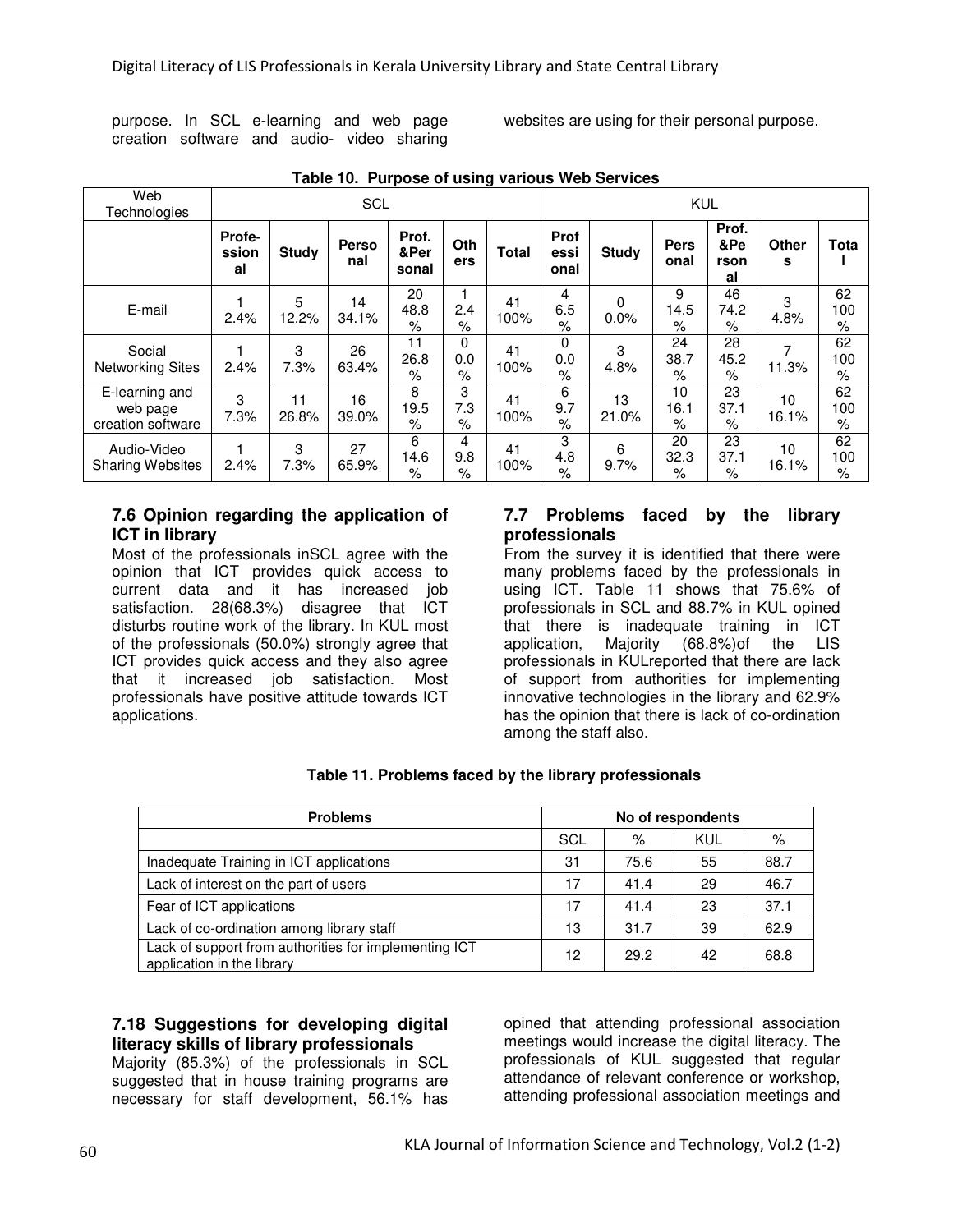in house training programmes should increase the digital literacy skills**.** 

- i. State Central Library has a collection of 4, 58,996 books and 41,642 bound volumes of journals. KUL has 3,39,404 books, 45,000 bound volumes of periodicals, 25,000 bond volumes of news papers, 6500 PhD theses, more than 70,000 documents as special collections including UN& World Bank publications, Govt. Publications etc.. It a large collection online/electronic journals, e-books and e-databases. Being an academic library, KUL has patents, standards and technical reports.KUL has membership in E-ShodhSindhu consortium and DELNET but SCL has no such provision.
- ii. State Central Library has more number of computer server machines, client workstations, laptop computers, dot matrix printers, laser printers than university library. There are 8 barcode scanners in SCL but KUL has only five. All the books for circulation of the SCL are RFID tagged. Also, RFID enabled drop box, kiosk and .security gate are installed in SCL but KUL has just started the RFID tagging process.
- iii. The library management softwares such as Libsys and Kohaare using both in KUL and SCL for their house keeping operations. SCL has been using NITHYAdigital library software for digital library and MySQL for database management. While KUL has LIDAS digital library platform and D-Space Digital library software for managing the digital content of rare and old documents. For the safeguarding all the programmes and databases Seqrite is the antivirus software using in KUL while Kaspersky is using in SCL.
- iv. In SCL only four professionals are extremely aware of e-journal consortiums. In the case of databases there were 26.8% LIS professionals have a moderate level of awareness. Majority of the professionals are not aware of electronic databases, networks and electronic theses and dissertations. Only 19.5%of LIS professionals in SCL

# **8. Major Findings of the Study**

are extremely aware of E-books. KUL library professionals have significant knowledge in Shodhganga, electronic databases, LIS networks, E-books. Enewspapers etc.

- v. The level of awareness of LIS professionals about various hardware components in KUL is greater than that of those in SCL. The level of awareness of LIS professionals in KUL about computer application is greater than in SCL. From the survey it is clear that about 58.5% professionals of SCL have a moderate level of awareness in windows operating system. Most of the professionals in both the libraries are unaware about web page creation, trouble shooting of computer hardware, installation of software, system administration and customisation of software.
- vi. In SCL Word processing software (24.2%) and Email/Instant messaging or Chat (33.8%) are always used by professionals. Blogging(twitter and weblogs) were never used by 29.1%, 33.9% did not use discussion groups, Listservs is never used by 44.6% and 39.8% never used RSS feeds. The lowest level of use of web based service is content management (53.3%) and Reference management tools (60.1%). The LIS professionals in KUL are frequently using social networking and innovative technologies.
- vii. Library management software, LIBSYS is extremely known to 58.2% of the library staff of KUL. In SCL 75.6% has awareness about LIBSOFT, most of them are unaware of SOUL, Newgenlib, e-Granthalaya, Openbiblio, Evergreen. In KUL only 1.6% is not aware of LIBSYS.
- viii. Knowledge about Digital library software is low among library professionals in KUL. In SCL only 46.3% are aware about D-space and Greenstone. In KUL 72.5% are aware of D-space and 64.5% is aware of Greenstone. Awareness level of Fedora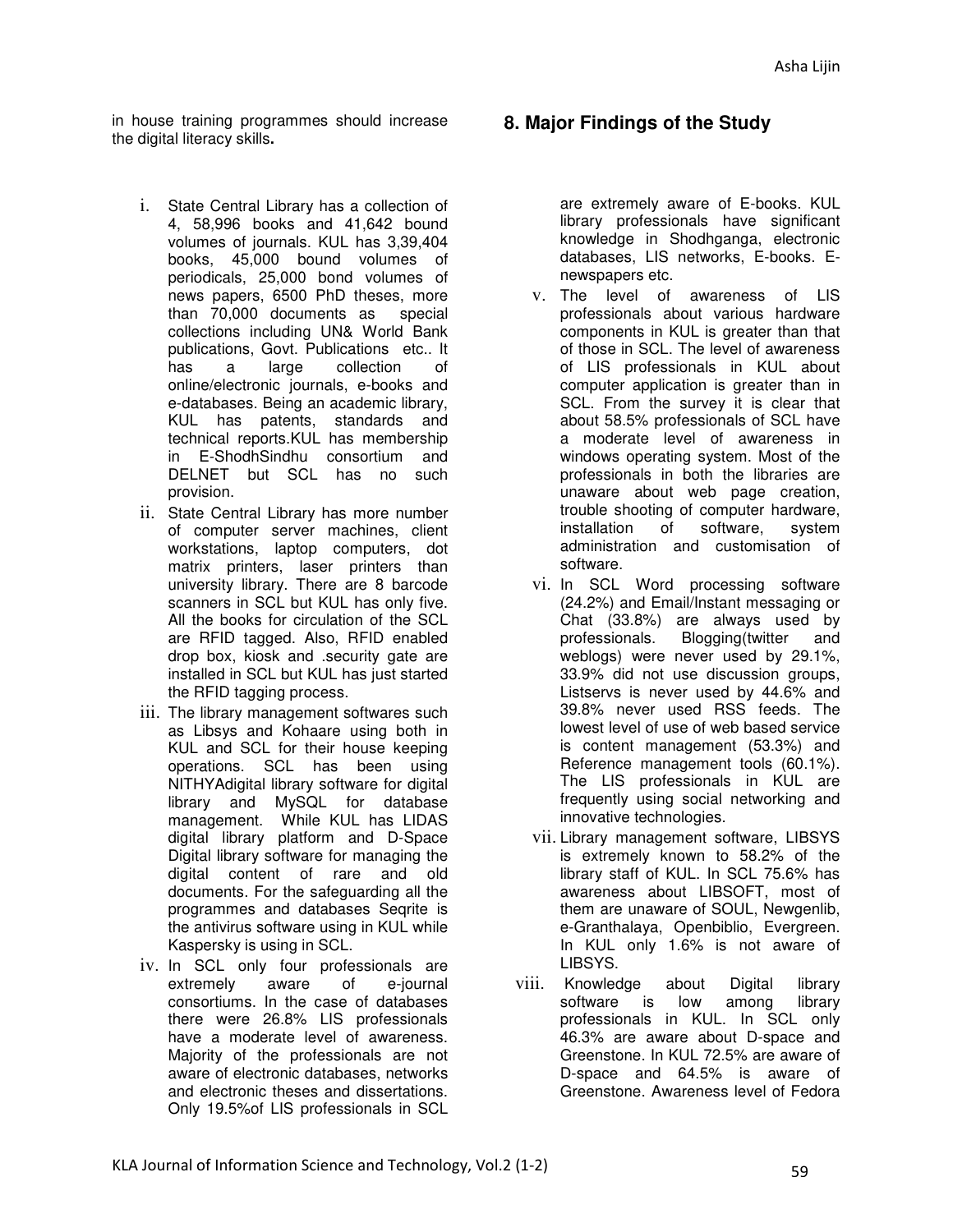and E-prints is very poor in both the libraries.

- ix. In both libraries, E-mail service is used for personal and professional purpose by most of the professionals. The social networking sites are used only for personal purpose. In KUL most of the professionals use E-learning and Web page creation softwareand audio –video sharing websites for personal and professional purpose.
- x. Most of the professionals in SCL agree that ICT provides quick access to
- xi. The main problems faced by the professionals in using ICTare inadequate training, lack of support from authorities and 62.9% of the LIS professionals in KUL have opined that there is lack of co-ordination among the staff.

# **9. Suggestions**

After careful observation of the present investigation/study, the following suggestions were made:

- i. In house training programs are necessary for Attending professional association meetings, relevant conference or workshop would increase the digital literacy of LIS professionals.
- ii. Library professionals should be encouraged and deputed by the authority to attend seminars, workshops, conferences, training programmes on library management software, IT tools, Search techniques.
- iii. The library authorities need to provide necessary scope and motivation to upgrade the ICT literacy skills of library professionals.
- iv. Sufficient funds should be made available by the authorities for developments of ICT infrastructure, digital resource development, application of ICT enabled services.

## **10. Conclusion**

ICT provides libraries an opportunity to give value added information services and access to current data and it has increased job satisfaction but 43.9% of the professionals are neither agree or disagree with the statement that ICT has reduce their workload and 68.3% disagree that ICT disturbs routine work of the library. In KUL most of the professionals strongly agree that ICT provides quick access and increases their job satisfaction. In both the libraries most professionals have a positive attitude towards ICT applications.

- v. The library and information science curriculum must be restructured in such a way that more importance shall be given to digital resources and practical oriented lessons to increase the digital skills of library professionals. The curriculum shall be revised by including IT enabled Library and information services, literature search, organizational and personnel management of libraries, public relations, soft skills, marketing of library services etc.
- vi. Professional development activities ought to be encouraged from the junior most level to develop the competencies of all professionals in providing various technology based services.
- vii. Seminars, workshops and training programmes should be conducted by the libraries at regular intervals,
- viii. Certain performance indicators should be considered for the promotion of library staff.
- ix. Insist the libraries to be a member of various national and international and international networks and consortia.
- x. Initiate steps to provide innovative services to the user community.
- xi. Reorienting the existing information products and services of the libraries.
- xii. Market the information products and services by establishing a marketing division at each library.

a wide variety of digital based information resources to their clients. In the current situation, where by ICT are being continuously updated,